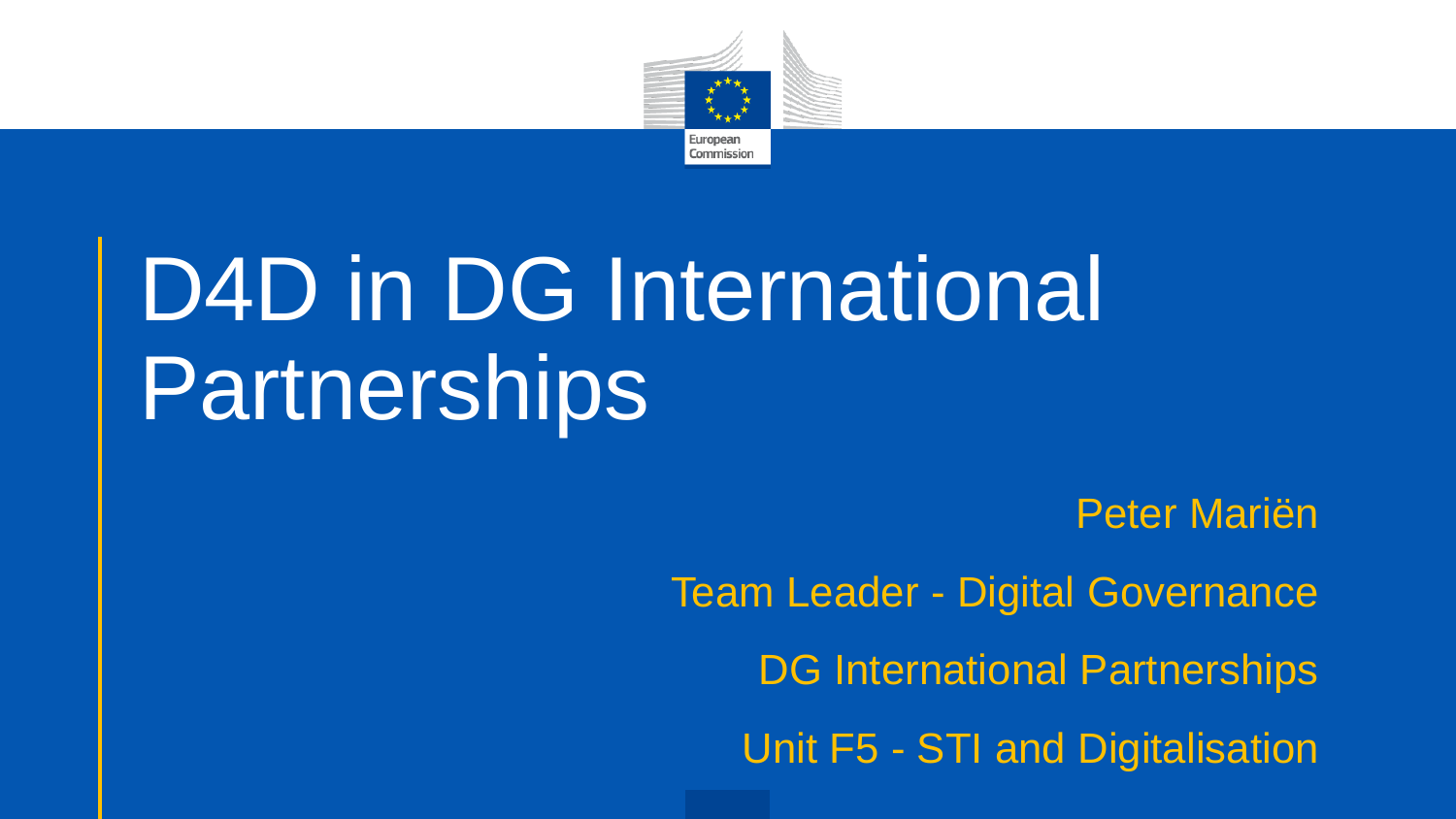### International Partnerships and digitalization



"THE DIGITAL TRANSFORMATION **MUST WORK FOR ALL PEOPLE. NO ONE SHOULD BE LEFT BEHIND."** 



**JUITA URPRILAINEN**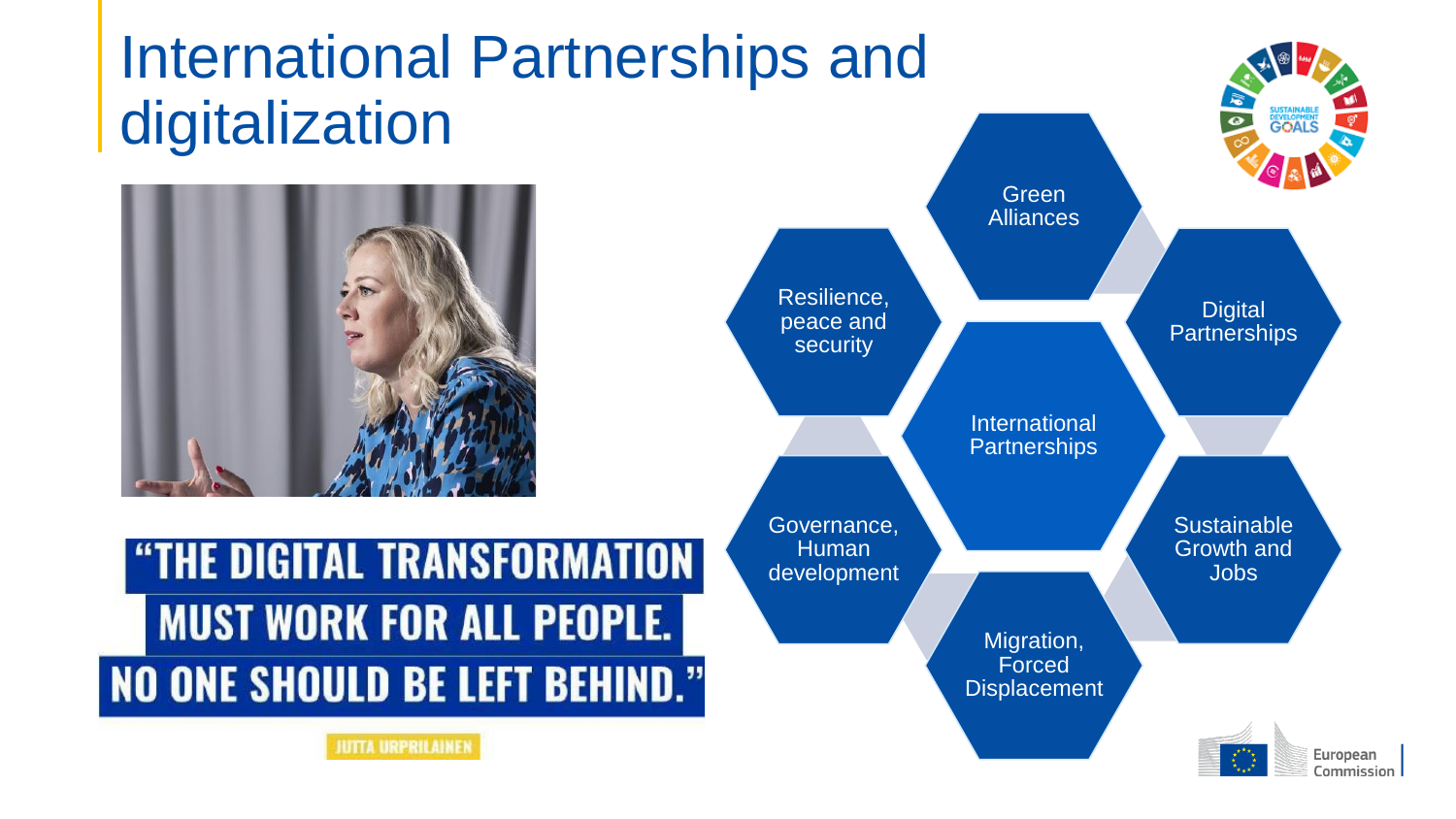## Policy documents shaping the D4D

- 2021 Global Gateway
- 2021 Digital Decade
- 2020 5G Toolbox
- 2020 EU Cyber Security Strategy 2020
- 2018-2019
	- Africa-Europe Digital Economy Partnership and Report of the AU-EU Digital Economy Task Force
	- EU-Central Asia Strategy
	- Connecting Europe and Asia Strategy
	- EU-Latin America and the Caribbean strategy
- 2017 EU Digital for Development Policy

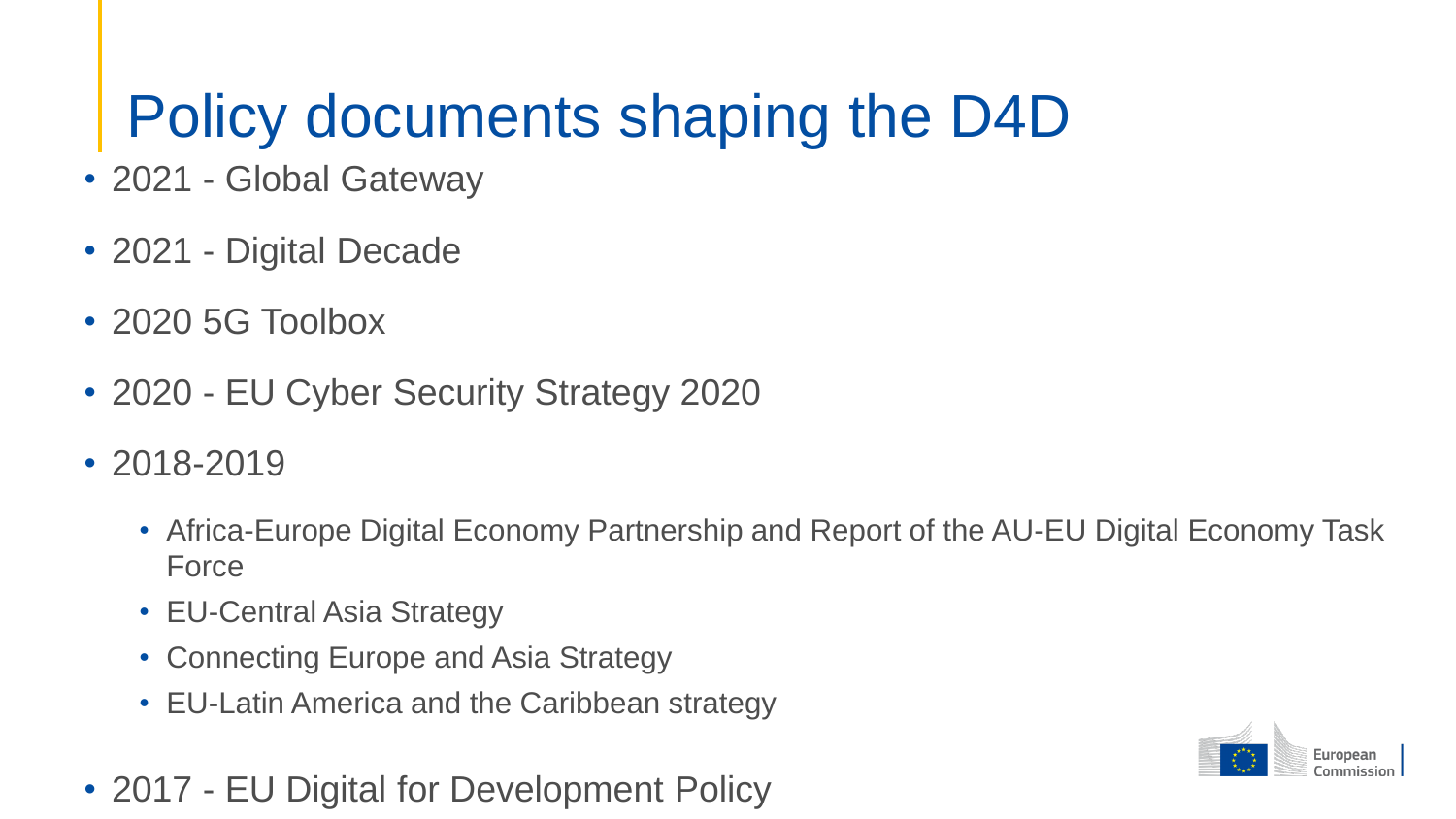### **Global Gateway: Investing in hard and soft infrastructure**

- **Global Gateway** is about increasing investments promoting democratic values and high standards, good governance and transparency, equal partnerships, green and clean, secure infrastructures and that catalyse private sector investment
- Global Gateway will offer a values-based option for partner countries to choose from when deciding how to meet their infrastructure development needs. This means adhering to the rule of law, upholding high standards of human, social, and workers' rights and respecting norms from international rules and standards to intellectual property. It means selecting investments that are sustainable – for local people, local environment and local economies. It means taking an ethical approach so that infrastructure projects do not create unsustainable debt or unwanted dependencies.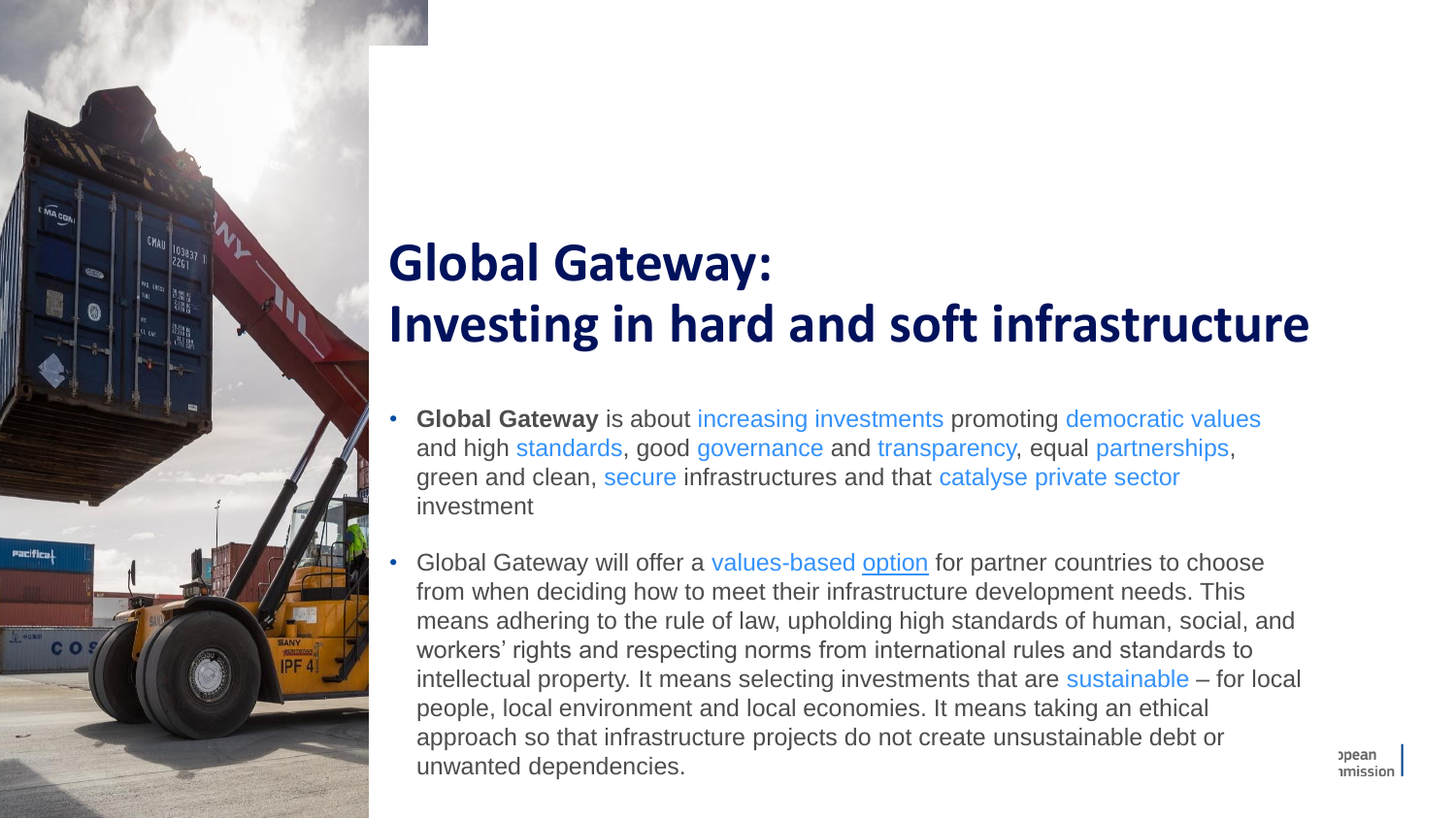### **Global Gateway : Investment priorities**



**Digital**

The EU will support open and secure internet



#### **Climate and energy**

The EU will support investments and rules paving the way to the clean energy transition



**Transport**

The EU will support all modes of green, smart and safe transport



#### **Education and research**

The EU will invest in high quality education, with a focus on girls and women and vulnerable groups





**Health**

The EU will help strengthen supply chains and local vaccines production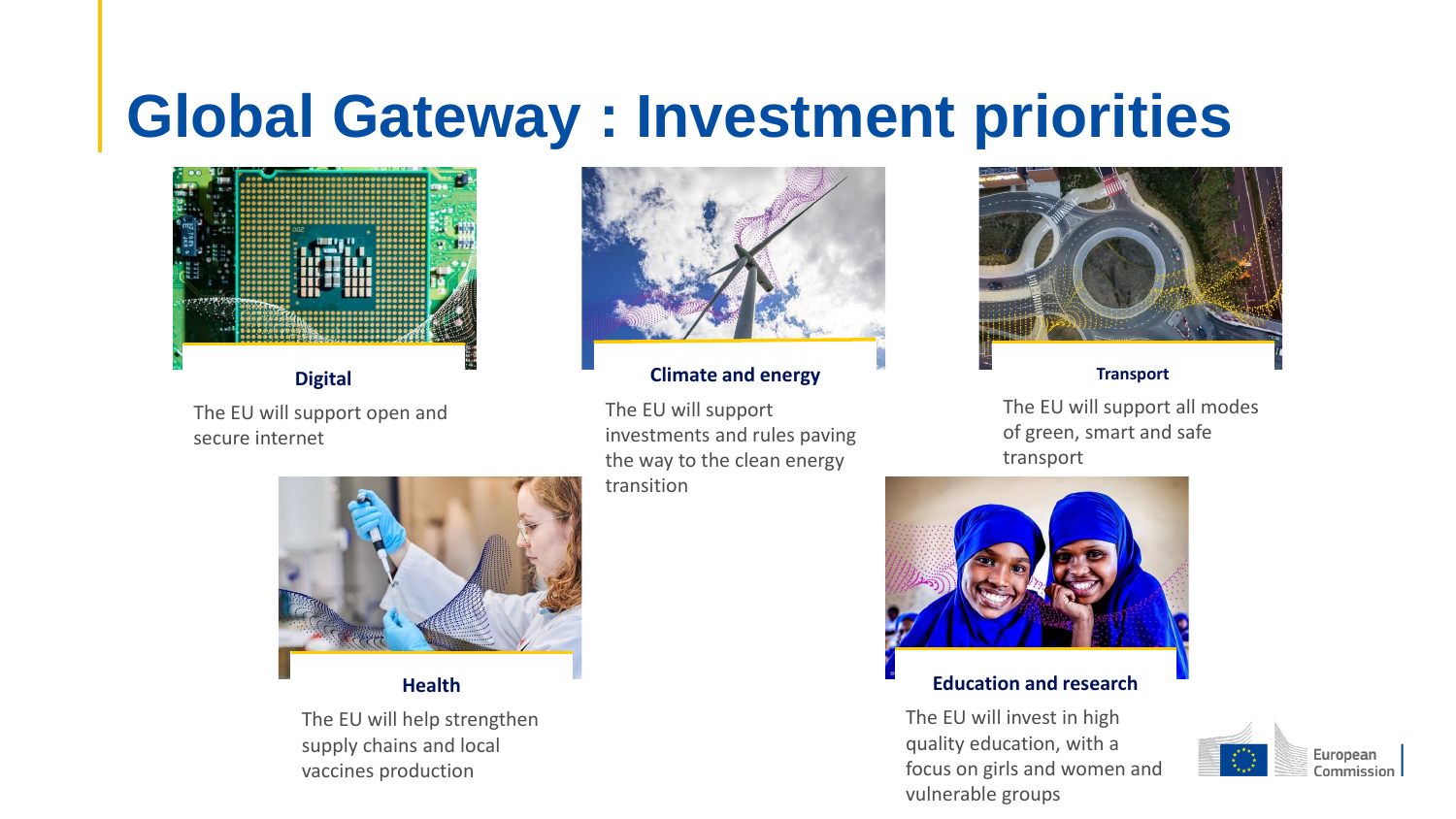### Digital Decade Communication

**Skills** ICT Specialists: 20 million + Gender convergence **Basic Digital Skills:** min 80% of population

**Public Services** Key Public Services: 100% online e-Health: 100% availability medical records **Digital Identity:** 80% citizens using digital ID



#### Infrastructures

**Connectivity:** Gigabit for everyone, 5G everywhere **Cutting edge Semiconductors: double** EU share in global production Data - Edge & Cloud: 10,000 climate neutral highly secure edge nodes **Computing:** first computer with quantum acceleration

#### **Business**

Tech up-take: 75% of EU companies using Cloud/Al/Big Data **Innovators:** grow scale ups & finance to double EU Unicorns Late adopters: more than 90% of European SMEs reach at least a basic level of digital intensity

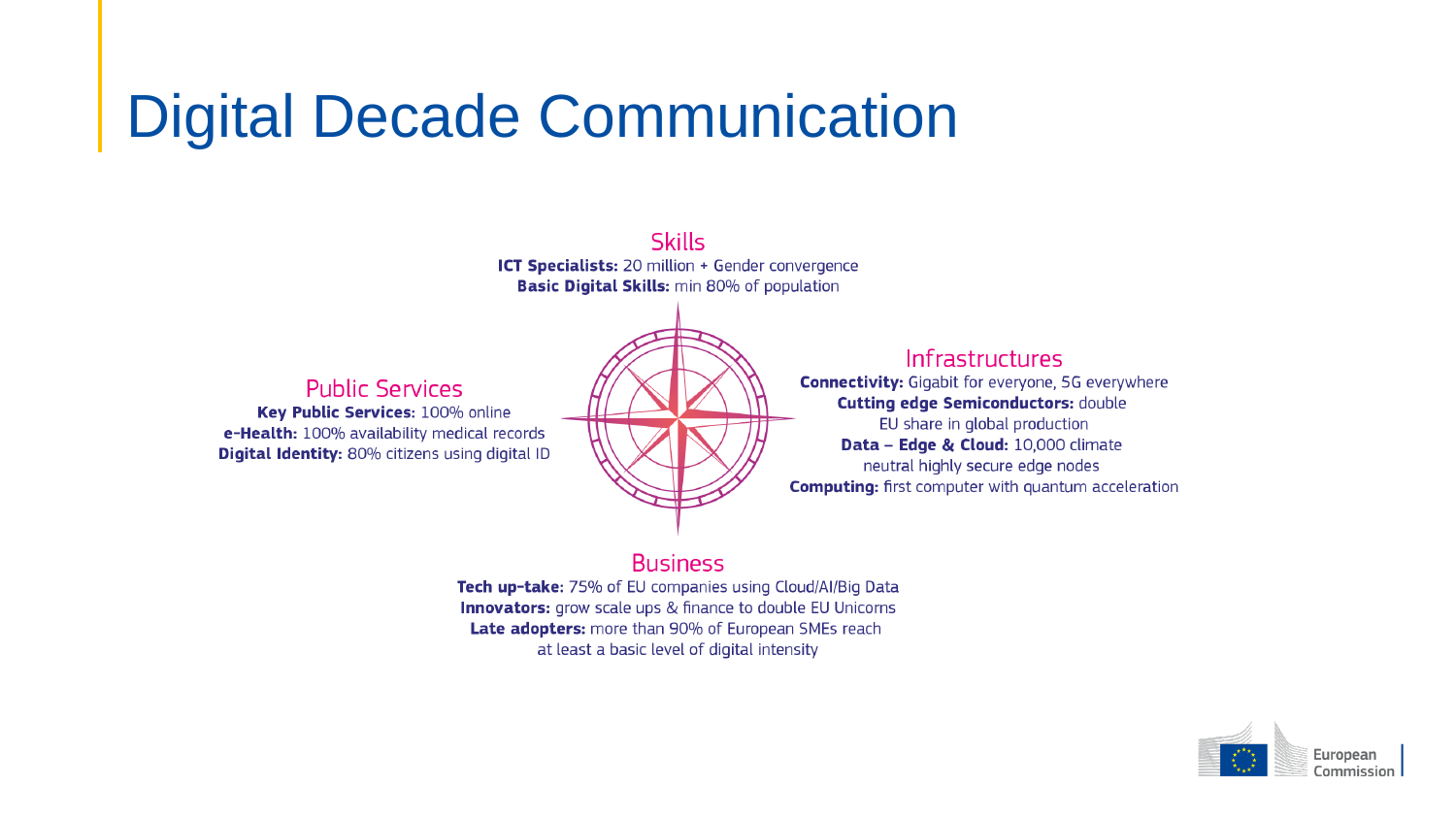### Policy Framework



The Four-Pillar Approach of Digital4Development (D4D)



**Governance, including** policy regulatory frameworks and data protection



#### **Digital** connectivity,

including key enabling infrastructure, such as power and broadband



Skills, entrepreneurship and access to finance



eServices, both public and private, including eGovernance